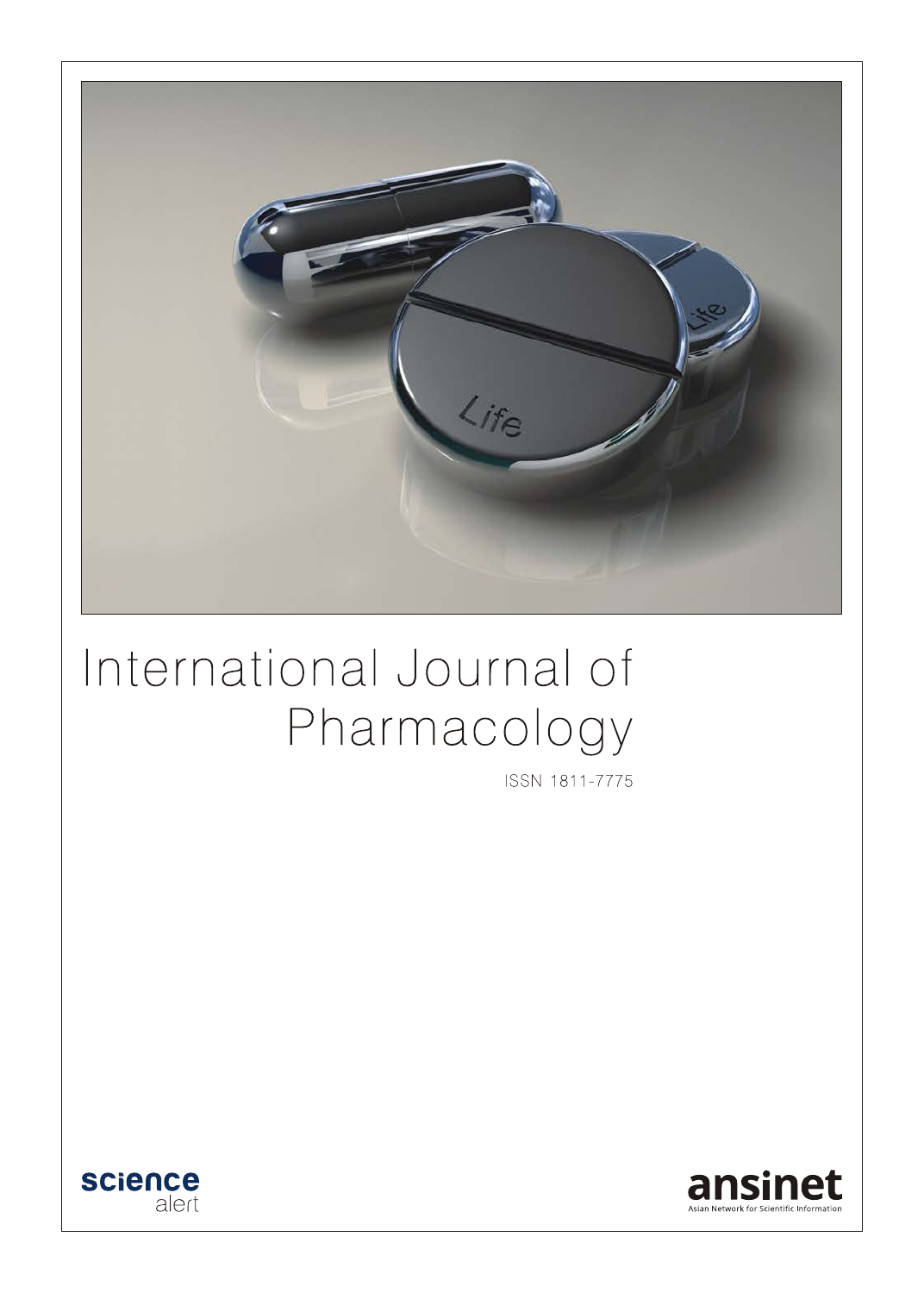International Journal of Pharmacology 11 (7): 757-765, 2015 ISSN 1811-7775 © 2015 Asian Network for Scientific Information

# **RESEARCH ARTICLE OPEN ACCESS**



*DOI: 10.3923/ijp.2015.757.765*

# **Antioxidant and Antimicrobial Attributes of Different Solvent Extracts from Leaves of Four Species of Mulberry**

<sup>1,2,3</sup>Farooq Anwar, <sup>3</sup>Shamsa Kanwal, <sup>4</sup>Ghulam Shabir, <sup>5,6</sup>Khalid M. Alkharfy and <sup>7</sup>Anwar H. Gilani <sup>1</sup>Department of Pharmaceutical Chemistry, College of Pharmacy, Prince Sattam bin Abdulaziz University, Al-Kharj, 11942, Saudi Arabia

 $^2$ Department of Chemistry, University of Sargodha, Sargodha, 40100, Pakistan

 $3$ Department of Chemistry and Biochemistry, University of Agriculture Faisalabad, 38040, Pakistan 4 Environmental Biotechnology Division, National Institute for Biotechnology and Genetic Engineering (NIBGE), P.O. Box 577, Jhang Road, Faisalabad, Pakistan

5 Department of Clinical Pharmacy, College of Pharmacy, King Saud University, Riyadh, Saudi Arabia 6 College of Pharmacy, Prince Sattam bin Abdulaziz University, Al-Kharj, 11942, Saudi Arabia  $^7$ Pakistan Council for Science and Technology, Shahrah-e-Jamhuriat, G-5/2, Islamabad

### ARTICLE INFO

*Article History:* Received: July 22, 2015 Accepted: July 22, 2015

Corresponding Author: Farooq Anwar Department of Chemistry, University of Sargodha, Sargodha, 40100, Pakistan Tel: +92-48-923-0546 Fax +92-48-322-2121

# A B S T R A C T

The current study appraises the antioxidant and antimicrobial activities of the leave extracts from four different species of Mulberry (*Morus nigra* L., *Morus alba* L., *Morus macroura* Miq. and *Morus laevigata* W.). In addition to estimation of total phenolic and total flavonoids contents, the antioxidant activity of the extracts was evaluated by measuring the reducing power, inhibition of linoleic acid peroxidation and 2,2-diphenyl-1-picrylhydrazyl radical (DPPH) scavenging activity. The yield of the extractable components from leaves ranged from 4.41-14.53 g/100 g Dry Weight (DW). The tested leave extracts exhibited widely variable amounts of total phenolics (3.14 to 11.38 g GAE/100g DW) and total flavonoids (0.53-5.83 g CE/100g DW). Reducing power of extracts at concentration 2.5 to 12.5 mg  $mL^{-1}$  ranged from 0.40-1.52. The leave extracts considerably inhibited linoleic acid peroxidation up to the level of 60.23-88.51% and also showed remarkable DPPH radical scavenging activity with contribution 43.83-77.51%. The antioxidant and antimicrobial potential of the tested leave extracts varied considerably in relation to the species and extraction solvents employed. Overall, the aqueous-methanolic extract of *Morus nigra* exhibited the superior antioxidant and antimicrobial activities among others. The present results advocate that mulberry leaves are a potential candidate for isolation of antioxidant and antimicrobial agents for potential nutraceutical and pharmaceutical applications.

**Key words:** Bioactives, antioxidant, extracts, aqueous alcohols, phenolics, microbes, inhibition diameter

# **INTRODUCTION**

Lipid oxidation not only deteriorates the quality of food products, nevertheless, the reactive oxygen species and free radicals generated during this self-sustained process lead to

damage bio-molecules and thus enhance the incidence of oxidative stress related diseases such as aging, inflammation and certain cancers (Sarikurkcu *et al*., 2008; Georgettia *et al*., 2008). Currently, there is a growing interest in finding the naturally occurring safer antioxidant for uses as ingredients in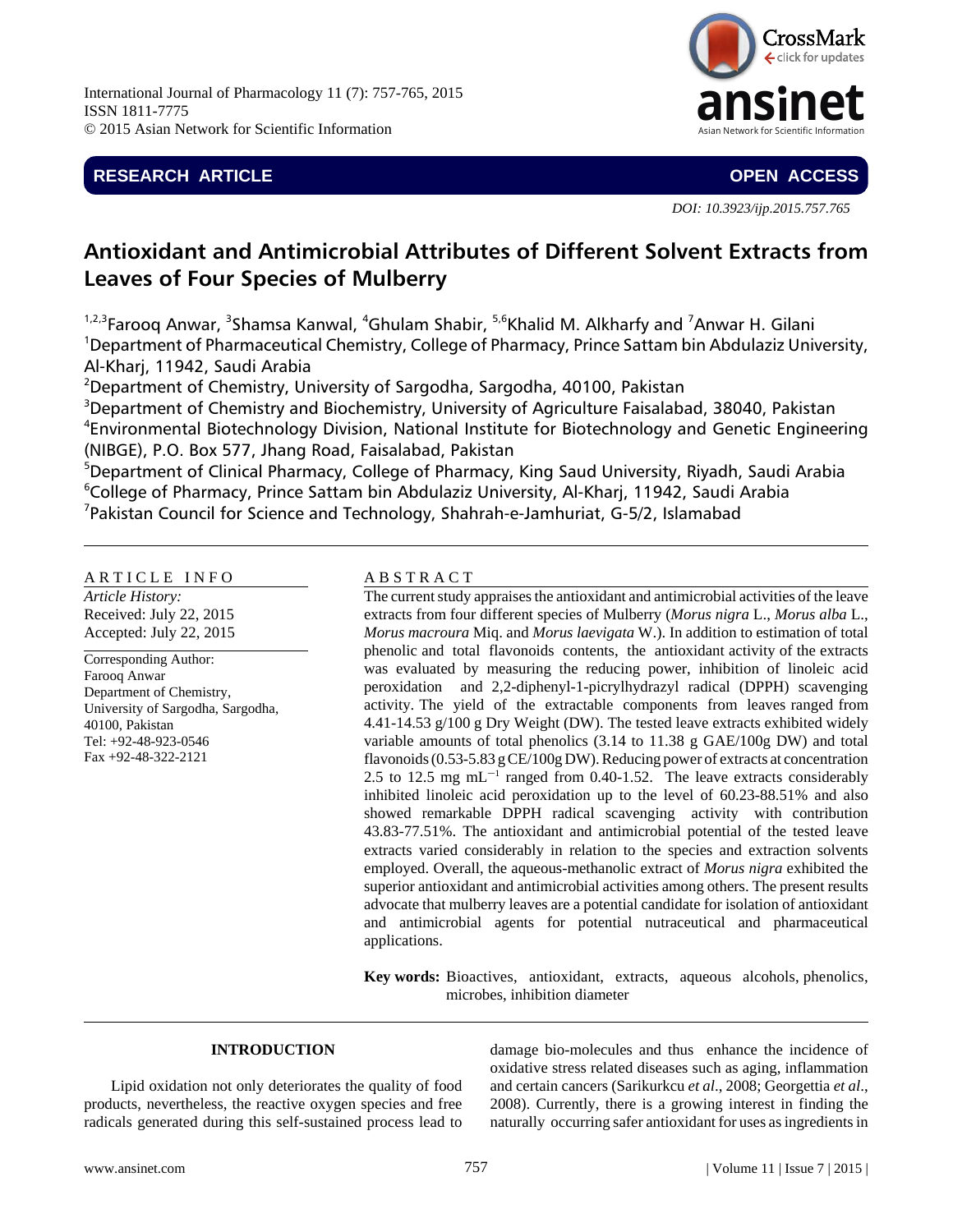functional food, pharmaceutical and cosmo-nutraceutical products so as to replace the synthetic antioxidants (Riaz *et al*., 2012; Naseer *et al*., 2014; Sultana *et al*., 2014; Saeed *et al*., 2014). On the other hand infectious diseases caused by pathogenic microorganisms are a serious threat for public health not only in developing countries but also in developed countries. The growing microbial resistance against synthetic antimicrobial drugs has further intensified the problem of infectious diseases (Sokmen *et al*., 2004; Chopra, 2007). The plant derived antimicrobial extracts have shown broadspectrum bioactivity against infection causing agents such as bacteria, fungi, viruses and yeasts (Burt, 2004; Saeed *et al*., 2014; Sultana *et al*., 2014).

Selected plant bioactives exhibit multiple biological activities. Especially, plant phenolics including phenolic acids and flavonoids have been reported to possess remarkable antioxidant and antimicrobial activities and medicinal health functions and hence, play a preventive role against different diseases (Saleem *et al*., 2001; Cai *et al*., 2004; Baris *et al*., 2006; Saeed *et al*., 2014).

Although a huge number of medicinal plants have demonstrated antioxidant and antimicrobial potential with multiple applications in foods, drinks, cosmetics, perfumes, sanitary and pharmaceutical industries (Burt, 2004), however, due to increasingly growing demand of natural food additives, still the need exists to search for different sources of such functional components.

One of the potential sources of bioactives is Mulberry belonging to the genus *Morus* of the family Moraceae. This plant is distributed in temperate to subtropical and tropical regions of the world and can grow in a wide range of climatic, topographical and soil conditions (Ercisli *et al*., 2010). Mulberry fruits have been reported as a worming agent and a remedy for dysentery, as well as have a laxative, odontalgic, anthelmintic, expectorant, hypoglycaemic and emetic role (Weiguo *et al*., 2005). The fruits are also a potential source of purple and red colored natural dyes (Boschini, 2002). On the other hand, mulberry leaves are ecologically important as a dietary source for silkworm (Weiguo *et al*., 2005). The leaves have rarely been investigated for the biological principles. As the need for widely usable and easily available natural antioxidants and antimicrobial agents continues to grow, it is important to evaluate anti-oxidative and antimicrobial activities of Mulberry leaves. Therefore, the present research was designed to investigate the antioxidant and antimicrobial activities of leaves from different species of Mulberry.

#### **MATERIALS AND METHODS**

**Collection of samples:** The leave samples of different Mulberry species (Mulberry: *Morus nigra* L., *Morus alba* L., *Morus macroura* Miq. and *Morus laevigata* W.) were collected from the vicinity of University of Agriculture, Faisalabad, Pakistan following a random sampling protocol. The specimens were further identified and authenticated by the Department of Botany, University of Agriculture Faisalabad. Mulberry leaves were ambient-dried, ground and stored in polythene bags for further experiment.

**Reagents and standards:** Linoleic acid, BHT (99.0%), DPPH, catechin, gallic acid and Folin-Ciocalteu reagent (2 N) were purchased from Sigma Chemicals Co. (St. Louis, MO, USA). All other chemicals and reagents were of analytical grade and were purchased from Merck (Darmstadt, Germany).

**Preparation of extracts:** The ambient dried samples of Mulberry leaves were ground using a commercial blender (TSK-949, Westpoint, France). The material that passed through 80- mesh sieve was used for extraction purposes. The ground leaves material (20 g) was extracted with each of the solvents including aqueous methanol (methanol:water 80:20 v/v), absolute methanol, aqueous ethanol (ethanol:water 80:20) and absolute ethanol (solvent: solid ratio 10:1 v/w) for 8 h at room temperature in an orbital shaker (Gallenkamp, UK). The extract was separated from the residues by filtering through Whatman No. 1 filter paper. The residues were extracted twice with the fresh solvent and the extracts (filtrates) recovered were combined. The combined extracts were freed of solvent under reduced pressure at 45°C, using a rotary evaporator (EYELA, SB-651, Rikakikai Co. Ltd. Tokyo, Japan). The solvent freed, crude concentrated extract was weighed to calculate the yield and stored at 4°C, until used for further testing.

**Determination of Total Phenolic Contents (TPC):** TPC were estimated using Folin-Ciocalteu reagent. Briefly, 50 mg of crude extract was mixed with 0.5 mL of Folin-Ciocalteu reagent and 7.5 mL deionized water. The mixture was placed at room temperature for 10 min and then 1.5 mL of 20% sodium carbonate (w/v) added. The mixture was heated in a water bath at 40°C for 20 min and then cooled in an ice bath; absorbance was measured at 755 nm using a spectrophotometer (U-2001, Hitachi Instruments Inc., Tokyo, Japan). The TPC were calculated using gallic acid calibration curve within range of 10-100 ppm ( $R^2 = 0.9986$ ). The results were expressed as gallic acid equivalents (GAE) g/100 g of DW. All samples were analyzed thrice and the averaged results were reported on dry weight basis.

**Determination of Total Flavonoid Contents (TFC):** TFC were measured following a previously reported method (Dewanto *et al*., 2002). Briefly, 1 mL extract (containing 0.1 mg mL $^{-1}$  of extract) was taken in a 10 mL volumetric flask and diluted with 4 mL water. Initially,  $0.3$  mL of 5% NaNO<sub>2</sub> was added to volumetric flask; at 5 min,  $0.3$  mL of 10% AlCl<sub>3</sub> was added; at 6 min, 2 mL of 1.0 M NaOH was added. Water (2.4 mL) was then added to the reaction flask and mixed well. Absorbance of the reaction mixture was measured at 510 nm.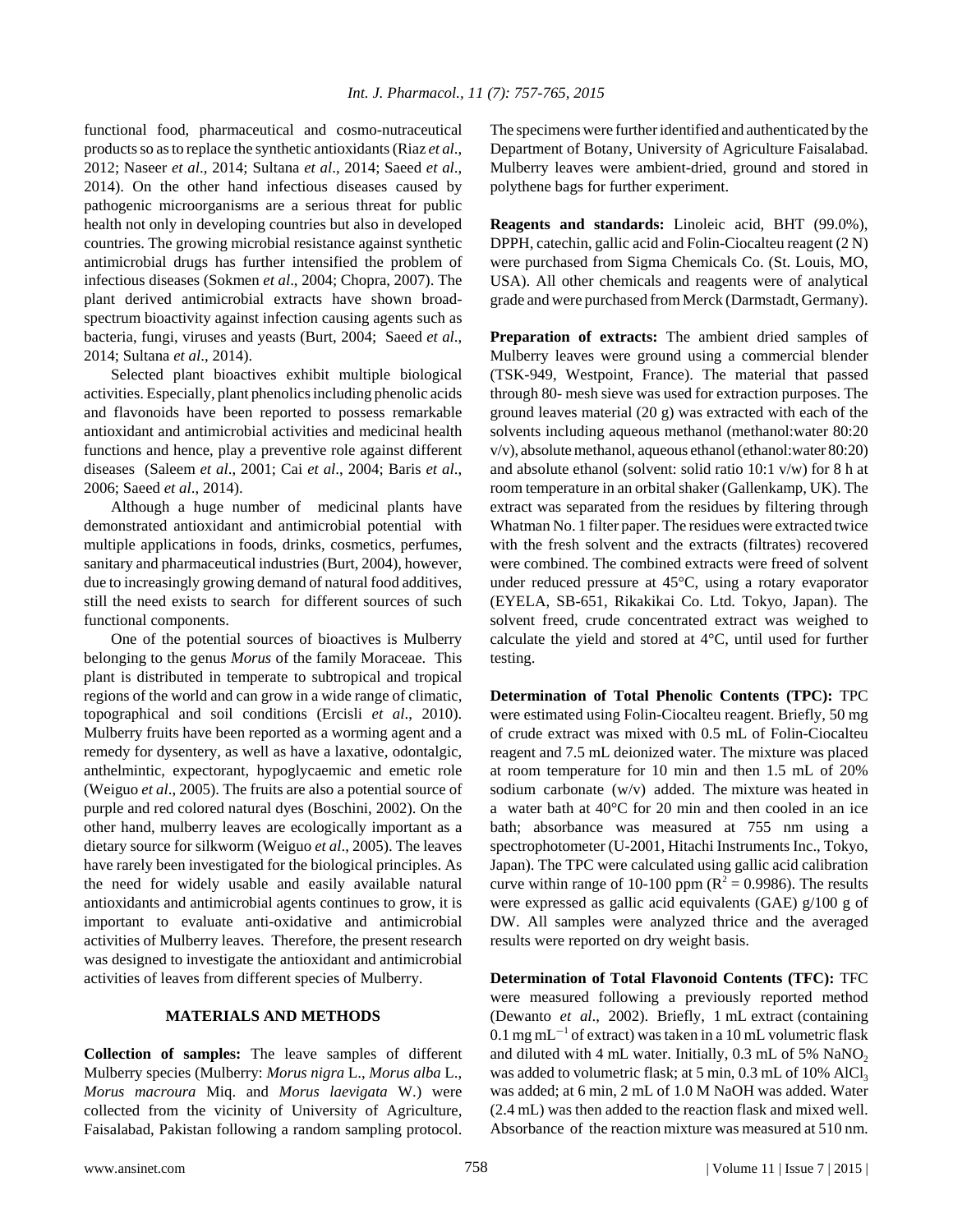TFC were calculated as catechin equivalents (g/100 g of DW). Three readings were taken for each sample and the results were averaged.

**DPPH radical scavenging assay:** The antioxidant activity of leaves extract was assessed by measuring their free radical scavenging ability using 2, 2-diphenyl-1-picrylhydrazyl as free radical (DPPH˙). The DPPH assay was performed as described by Bozin *et al.* (2006). The samples (from 0.5-100  $\mu$ g L<sup>-1</sup>) were mixed with 1 mL of 90 μM DPPH solution and made up with 95% Methanol, to a final volume of 4 mL. Synthetic antioxidant, BHT was used as control. After 1 h incubation period at room temperature, the absorbance was recorded at 515 nm using spectrophotometer (U-2001, model 121-0032 Hitachi, Tokyo, Japan).

Inhibition of free radical by DPPH in% was calculated using following formula:

$$
I(%) = 100 \times (A_b - A_s / A_b)
$$

where,  $A<sub>b</sub>$  is the absorbance of the control reaction (containing all reagents except the test compounds) and  $A<sub>s</sub>$  is the absorbance of the test compounds.

**Assessment of antioxidant activity in linoleic acid system:** The antioxidant activity of Mulberry leaves extract was investigated by measuring the inhibition of peroxidation of linoleic acid (Iqbal *et al*., 2005). A weighed amount (5 mg) of leaves extract was mixed with a solution of linoleic acid (0.13 mL), 99.8% ethanol (10 mL) and 10 mL of 0.2 M sodium phosphate buffer (pH 7). The mixture was made up to 25 mL with distilled water and incubated at 40°C up to 360 h. The extent of oxidation was measured by peroxide value applying thiocyanate method as described by Yen *et al*. (2000). Briefly, 10 mL of ethanol (75% v/v), 0.2 mL of aqueous solution of ammonium thiocyanate (30% w/v), 0.2 mL of sample solution and 0.2 mL of ferrous chloride  $(FeCl<sub>2</sub>)$  solution (20 mM in 3.5% HCl; v/v) were added sequentially. After 3 min of stirring, the absorbance was measured at 500 nm using a spectrophotometer (U-2001, Hitachi Instruments Inc., Tokyo, Japan). A control contained all the reagents but without the extracts. A synthetic antioxidant, butylated hydroxytoluene (BHT) was used as a positive control. Percent inhibition of linoleic acid oxidation was calculated using the following equation:

100-[(Abs. increase of sample at 360 h/Abs. increase of control at 360 h)×100]

**Determination of reducing power:** The reducing power of Mulberry leaves extract was determined according to the procedure described by Yen *et al*. (2000) with slight modification. The extract (2.5-12.5 mg) was mixed with sodium phosphate buffer (5.0 mL, 0.2 M, pH 6.6) and potassium ferricyanide (5.0 mL, 1.0%); the mixture was incubated at 50°C for 20 min. Then 5 mL of 10% trichloroacetic acid was added and the mixture centrifuged at

980 g for 10 min at 5°C in a refrigerated centrifuge (CHM-17; Kokusan Denki, Tokyo, Japan). The upper layer of the solution (5.0 mL) was taken and diluted with 5.0 mL of distilled water and ferric chloride (1.0 mL, 0.1%) and absorbance was noted at 700 nm using a spectrophotometer (U-2001, Hitachi Instruments Inc., Tokyo, Japan). All the measurements were made in triplicate and the results averaged.

# **Assessment of antimicrobial activity**

**Microbial strains:** Pure bacterial and fungal strains were obtained from the Animal Sciences Division of the Nuclear Institute for Agriculture and Biology (NIAB), Faisalabad, Pakistan. The purity and identity of the strains were verified by the Department of Veterinary Microbiology, University of Agriculture, Faisalabad, Pakistan. Bacterial strains were cultured overnight at 37°C in nutrient agar (Oxoid, Hampshire, UK) while fungal strains were cultured overnight at 30°C using potato dextrose agar (Oxoid). Mulberry leaves extracts were individually tested against a panel of microorganisms, including four bacteria, *Escherichia coli* B10, *Bacillus subtilis* SPS2, *Pasteurella multocida* and *Staphylococcus aureus* and four pathogenic fungi, *Aspergillus niger* ATCC (10-575), *Aspergillus flavis*, *Alternaria alternata* and *Rhizopus solani.*

**Disc diffusion method:** The antimicrobial activity of Mulberry leaves extract was determined by the disc diffusion method (NCCLS., 1997). The discs (6 mm in diameter) were impregnated with 50  $\mu$ L or 30 mg mL<sup>-1</sup> extracts (300  $\mu$ g disc<sup>-1</sup>) placed on the inoculated agar. Rifampicin (30  $\mu$ g disc<sup>-1</sup>) (Oxoid) and Fluconazole (30  $\mu$ g disc<sup>-1</sup>) (Oxoid) were used as a positive reference for bacteria and fungi, respectively. Disc without samples was used as a negative control. Antimicrobial activity was evaluated by measuring the inhibition zone.

**Microdilution broth method:** For calculation of Minimum Inhibitory Concentration (MIC), which represents the concentration that completely inhibits the growth of microorganisms, a micro-dilution broth susceptibility assay was used (NCCLS., 1999). A series of dilutions of Mulberry leaves extract were prepared in a 96-well microtiter plate, including one growth control (NB/SDB+Tween 80) and one sterility control (NB/SDB+Tween 80+test oil). One hundred sixty microliter NB and SDB for bacteria and fungi, respectively, were added onto the microplates with 20 μL of the test solution. Then, 20  $\mu$ L 5×10<sup>5</sup> CFU mL<sup>-1</sup> (confirmed by viable count) of standard microorganism suspension was inoculated onto the microplates. The plates were incubated at 37°C for 24 h for bacteria and at 30°C for 48 h for fungi. Rifampicin was used as a reference compound for antibacterial whereas Fluconazole for antifungal activities. The growth was indicated by the presence of a white 'pellet' on the well bottom. The MIC was calculated as the highest dilution showing complete inhibition of the tested strains.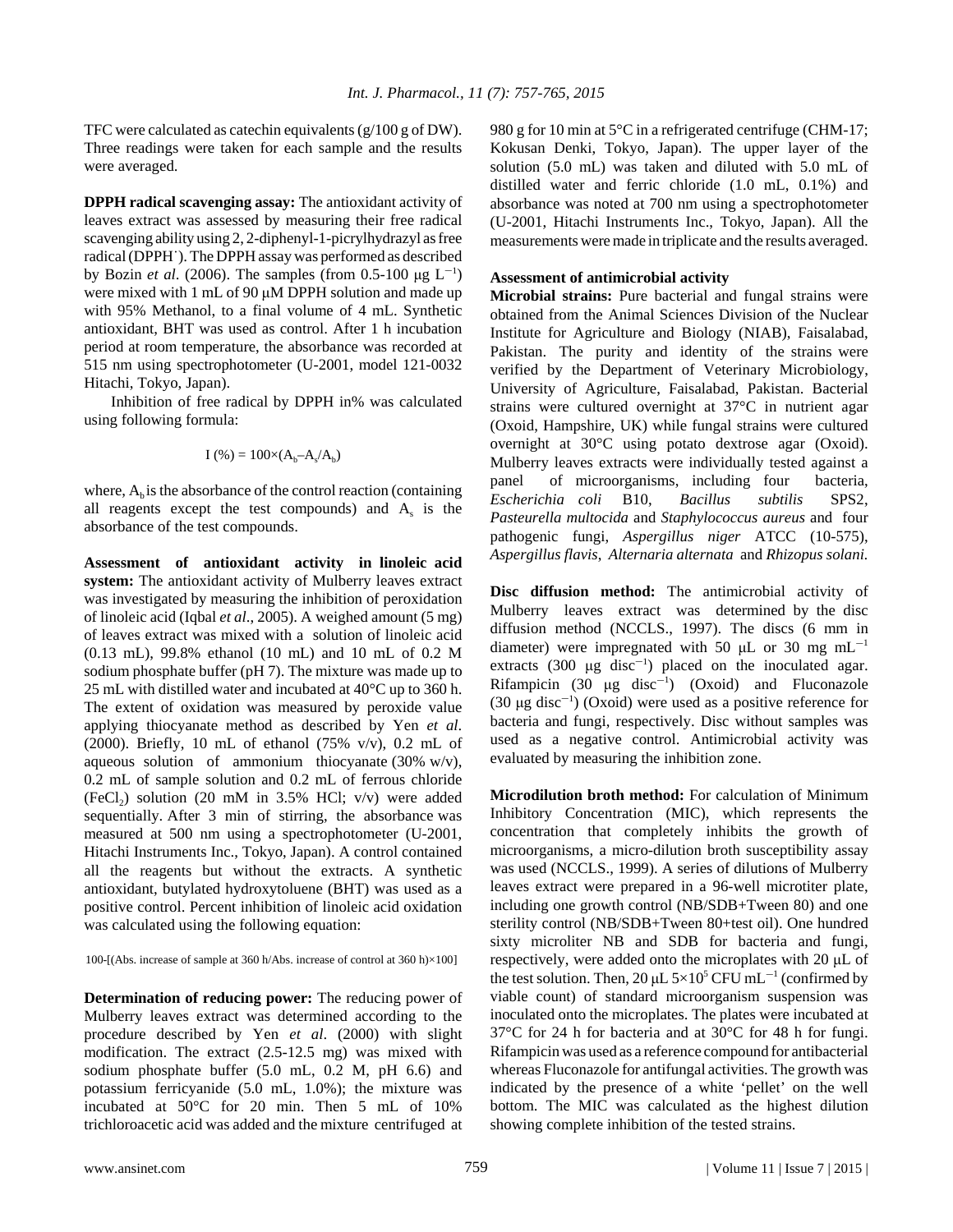#### **RESULTS AND DISCUSSION**

**Yield of extracts:** The percentage yield of ethanolic and methanolic extracts from leaves of Mulberry ranged from 4.41-14.53% (Table 1). The highest extraction yield from leaves was achieved with 80% aqueous methanol while the lowest with absolute ethanol among others. Among species selected*, Morus nigra* L., showed the highest percentage yield with 80% methanol. Arabshahi-Delouee and Urooj (2007) reported 12.35% yield of Mulberry leaves extract with methanol which are lower than our findings. Whereas Iqbal *et al*. (2012) reported the percentage yield of Mulberry leaves methanolic extract to be 14.48%. This reported value is comparable with the present yields. The results showed that both the species and extraction solvent had exerted significant  $(p<0.05)$  effect on the extraction yields. The variations in extraction yields in relation to solvent and species might be linked to the varying chemicals nature of the extractable compounds as well as polarity of the solvents used.

**Total phenolic and total flavonoid contents:** The highest TPC and TFC were recovered with 80% methanol (5.02-11.38 g GAE/100 g DW, 2.60-5.83 CE/100 g DW) in *Morus nigra* L., whereas lowest was with absolute ethanol (3.14-5.02 g GAE/100 g DW, 0.53 to 2.01 g CE /100 g DW) in *Morus laevigata* W., leaves, respectively. Among solvents used in this study, 80% methanol and 80% ethanol showed the best recovery for phenolic components. It can also be observed that aqueous mixture of solvents (80% methanol and 80% ethanol) have greater efficacy towards extraction of TPC and TFC from mulberry leaves. The 80% methanol is known to be an efficient and widely used solvent to extract phenolics and flavonoids from plant materials, due to the fact that methanol-water mixtures are highly polar and thus show greater efficacy in the extraction of polar phytochemicals such as phenolics and flavonoids (Anwar *et al*., 2013).

Although the aqueous-methanol is found relatively more effective for extraction of mulberry phenolics, however, ethanol due to its bio-solvent and degradable nature, is a good choice for recovery of safer phenolics extract form this species. The contents of TP and TF of mulberry leaves noted to be varied significantly  $(p<0.05)$  in relation to species and extraction media depending upon nature of extractable chemical constituents as well as nature of the extraction solvent. An earlier study showed that phenolic compounds of methanol extract of Mulberry leaves ranged from 1.62-2.43 g GAE/100 g (Iqbal *et al*., 2012). The reported value of TPC is much lower than our findings. Total flavonoid compounds in mulberry leaves reported by Iqbal *et al*. (2012), from 2.64-3.13 rutin equivalent g/100 g DW are quite comparable with our present results.

**Antioxidant activity of in the linoleic acid peroxidation system:** All the tested leave extracts exhibited appreciable inhibition of peroxidation ranging from 60.23-88.51%. Aqueous methanol (80% methanol) extracts from *Morus nigra* leaves had the highest inhibition of peroxidation 88.51%

Table 1: Yields and antioxidant activity of different solvent extracts from leaves of different species of Mulberry

|                                              | Solvent extracts               |                                |                                |                                |  |  |  |
|----------------------------------------------|--------------------------------|--------------------------------|--------------------------------|--------------------------------|--|--|--|
| Species of Mulberry                          | Absolute methanol              | 80% methanol                   | Absolute ethanol               | 80% ethanol                    |  |  |  |
| Morus nigra L.                               |                                |                                |                                |                                |  |  |  |
| Yield $(\%)$                                 | $9.43 \pm 0.19^b$              | $14.53 \pm 0.23$ <sup>a</sup>  | $4.60 \pm 0.26$ <sup>c</sup>   | $10.53 \pm 0.32^b$             |  |  |  |
| TPC $(g/100 g DW)$                           | $8.48 \pm 0.21$ <sup>a</sup>   | $11.38 \pm 0.20^a$             | $5.02 \pm 0.14$ <sup>bc</sup>  | $7.16 \pm 0.18$ bc             |  |  |  |
| TFC $(g/100 g DW)$                           | $3.62 \pm 0.12^a$              | $5.83 \pm 0.07$ <sup>a</sup>   | $2.60 \pm 0.08$ <sup>ab</sup>  | $3.04 \pm 0.05^{ab}$           |  |  |  |
| DPPH $(\%)$                                  | $70.80 \pm 1.40$ <sup>bc</sup> | $77.51 \pm 1.54^a$             | $60.61 \pm 1.98$ <sup>bc</sup> | $65.81 \pm 1.38$ <sup>ab</sup> |  |  |  |
| Inhibition of linoleic acid peroxidation (%) | $78.45 \pm 2.50$ <sup>ab</sup> | $88.51 \pm 1.44^a$             | $65.56 \pm 2.98$ <sup>ab</sup> | $77.54 \pm 1.40^{ab}$          |  |  |  |
| Morus alba L.                                |                                |                                |                                |                                |  |  |  |
| Yield $(\%)$                                 | $8.62 \pm 0.26$ <sup>b</sup>   | $13.70 \pm 00.21$ <sup>a</sup> | $4.41 \pm 0.28$ <sup>c</sup>   | $12.20 \pm 0.20^a$             |  |  |  |
| TPC $(g/100 g DW)$                           | $7.12 \pm 0.18^{ab}$           | $9.07 \pm 0.17^{\text{a}}$     | $4.38 \pm 0.22$ <sup>c</sup>   | $5.98 \pm 0.13$ <sup>bc</sup>  |  |  |  |
| TFC (g/100 g DW)                             | $3.06 \pm 0.09^a$              | $3.30 \pm 0.09^a$              | $1.89 \pm 0.08$ <sup>ab</sup>  | $2.11 \pm 0.06^b$              |  |  |  |
| DPPH $(\%)$                                  | $70.23 \pm 1.41$ <sup>ab</sup> | $75.72 \pm 1.51$ <sup>a</sup>  | $58.72 \pm 2.32^b$             | $63.71 \pm 2.04$ <sup>bc</sup> |  |  |  |
| Inhibition of linoleic acid peroxidation (%) | $61.42 \pm 1.25^b$             | $80.24 \pm 1.40^a$             | $60.44 \pm 2.90^b$             | $70.43 \pm 1.35$ <sup>b</sup>  |  |  |  |
| Morus macroura Miq.                          |                                |                                |                                |                                |  |  |  |
| Yield $(\%)$                                 | $6.41 \pm 0.17$ <sup>bc</sup>  | $10.32 + 0.22^b$               | $5.62.6 \pm 0.22$ <sup>c</sup> | $6.60 \pm 0.20$ <sup>bc</sup>  |  |  |  |
| TPC $(g/100 g DW)$                           | $6.21 \pm 0.14$ <sup>bc</sup>  | $7.02 \pm 0.28$ <sup>b</sup>   | $3.64 \pm 0.19$ <sup>c</sup>   | 4.99 $\pm$ 0.14 <sup>bc</sup>  |  |  |  |
| TFC $(g/100 g DW)$                           | $1.72 \pm 0.06^{ab}$           | $2.13 \pm 0.08^b$              | $0.90 \pm 0.06$ <sup>bc</sup>  | $1.01 \pm 0.05^{bc}$           |  |  |  |
| DPPH $(\%)$                                  | $67.51 \pm 2.01$ <sup>bc</sup> | $72.42 \pm 1.44^b$             | $55.82 \pm 2.20^{\circ}$       | $61.4 \pm 2.44^b$              |  |  |  |
| Inhibition of linoleic acid peroxidation (%) | $66.32 \pm 2.20$ <sup>bc</sup> | $77.02 \pm 1.63^{ab}$          | $55.34 \pm 1.42$ <sup>c</sup>  | $65.63 \pm 1.38$ <sup>bc</sup> |  |  |  |
| Morus laevigata W.                           |                                |                                |                                |                                |  |  |  |
| Yield $(\%)$                                 | $6.21 \pm 0.20$ <sup>bc</sup>  | $10.71 \pm 0.21^b$             | $8.00 \pm 0.32$ <sup>ab</sup>  | $10.32 \pm 0.31^b$             |  |  |  |
| TPC $(g/100 g DW)$                           | $3.56 \pm 0.15$ <sup>bc</sup>  | $4.66 \pm 0.15^{ab}$           | $3.14 \pm 0.14$ <sup>c</sup>   | $3.88 \pm 0.23$ <sup>c</sup>   |  |  |  |
| TFC $(g/100 g DW)$                           | $1.60 \pm 0.08$ <sup>ab</sup>  | $2.01 \pm 0.06^b$              | $0.53 \pm 0.02$ <sup>c</sup>   | $0.60 \pm 0.07$ <sup>c</sup>   |  |  |  |
| DPPH (%)                                     | $61.51 \pm 2.48$ <sup>b</sup>  | $66.93 \pm 2.07$ <sup>b</sup>  | $43.83 \pm 2.12$ <sup>c</sup>  | $54.62 \pm 2.16$ <sup>c</sup>  |  |  |  |
| Inhibition of linoleic acid peroxidation (%) | $50.65 \pm 1.85$ <sup>bc</sup> | $73.11 \pm 1.40$ <sup>ab</sup> | $60.23 \pm 1.08$ <sup>c</sup>  | $65.22 \pm 1.39$ <sup>bc</sup> |  |  |  |

TPC: Total phenolic contents expressed as gallic acid equivalent, TFC: Total flavonoid contents expressed as catechin equivalent, Values are Mean±SD of three separate experiments. Different superscript letters within the same row indicate significant (p<0.05) differences of means within the extracting solvents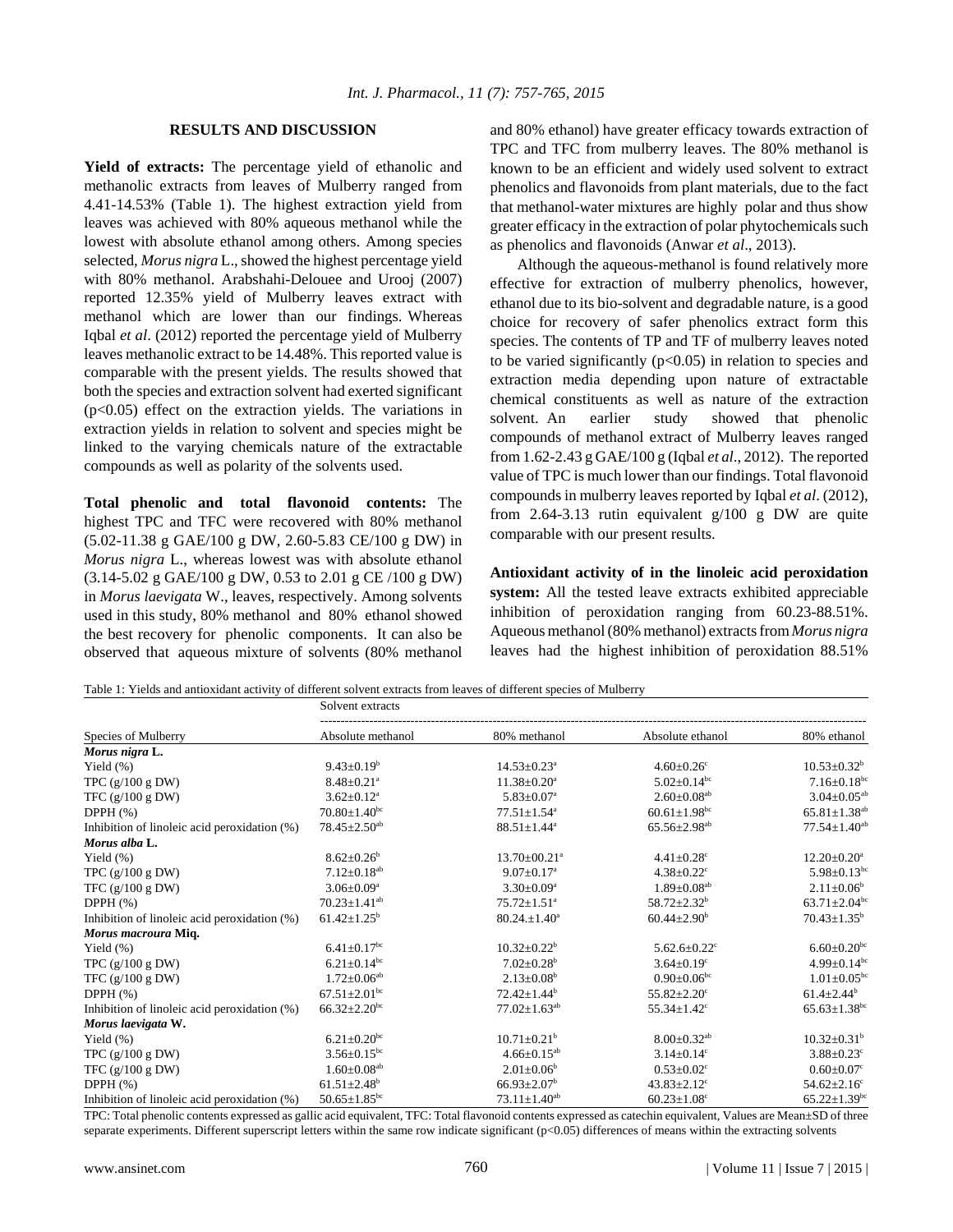while the lowest (60.23%) was observed for ethanol extract of *Morus laevigata* leaves (Table 1). A positive control, BHT used for comparison purposes exhibited 90.82% inhibition of peroxidation. The potential of the tested leaves for inhibition of peroxidation can be attributed to presence of antioxidants such as phenolics (Yen *et al*., 2000). The percent inhibition of linoleic peroxidation in methanol extract of mulberry leaves reported by Arabshahi-Delouee and Urooj (2007) was 81.8% which was lower to our results (88.51%) using 80% methanol extract.

**DPPH radical scavenging activity:** The tested leaves extract exhibited appreciable DPPH radical scavenging activity ranging from 43.83-77.51%. In line with total phenolics contents, 80% methanol extract of *Morus nigra* L., showed the highest radical scavenging mounting to 77.51%, while pure ethanol extract from leaves of *Morus laevigata* had the lowest (43.83%) potential (Table 1). DPPH radical scavenging activity of the leave extracts was noted to be varied significantly  $(p<0.05)$  among different extraction solvents and species selected. A good radical scavenging activity of the leaves might be due to the presence of phenolic and flavonoids with potential hydrogen donors to quench DPPH radicals. The value of DPPH radical scavenging activity of methanolic extract of leaves (77.51%) is higher than previously reported values (61.00%) (Bhakta and Ganjewala, 2009). A comparison of different extracting solvents used in the present study revealed that DPPHº radical scavenging capacity of Mulberry leaves extracts was as follows: 80% methanol extract>absolute methanol extract >80% ethanol extract>absolute ethanol extracts.

**Reducing power of the extracts:** Measurement of reducing potential can be used to describe some aspects of antioxidant activity of the plant extracts. In this method, ferric  $(Fe^{3+})$  ions are reduced to ferrous ( $Fe<sup>2</sup>$ +) ions with change in color from yellow to bluish green. The intensity of color depends on the reducing potential of the compounds present in the extract medium. Greater the intensity of the color, greater will be the absorption; consequently, greater will be the antioxidant activity (Zou *et al*., 2004).

The data for the reducing potential of different leave extracts are presented in Table 2. The reducing potential of the leaves extract measured for the concentration varying from 2.5-12.5 mg  $mL^{-1}$  and showed a general increase in activity with increase in concentration of the extracts. Reducing potential of different leaves extracts at 12.5 mg mL $^{-1}$  ranged from 0.40-1.52. There are no earlier reports available on the reducing potential of leaves of Mulberry plant with which to compare the present results.

**Correlations among the results of different antioxidant assays:** Assessment of antioxidant activity of plant materials using different methods is widely accepted. Taking into account the results of the different antioxidant assays such as inhibition of lipid peroxidation, DPPH radical scavenging

|  |  |  | Table 2: Reducing Power (absorbance value at 700 nm) of different solvent extracts from leaves of different species of Mulberry |  |  |  |
|--|--|--|---------------------------------------------------------------------------------------------------------------------------------|--|--|--|
|  |  |  |                                                                                                                                 |  |  |  |
|  |  |  |                                                                                                                                 |  |  |  |
|  |  |  |                                                                                                                                 |  |  |  |

| Species and concentration (mg $mL^{-1}$ ) | Absolute methanol | 80% methanol               | Absolute ethanol              | 80% ethanol                  |
|-------------------------------------------|-------------------|----------------------------|-------------------------------|------------------------------|
| Morus nigra L.                            |                   |                            |                               |                              |
| 2.5                                       | $0.93 \pm 0.01$   | $0.99 \pm 0.03$            | $0.64 \pm 0.01$               | $0.97 \pm 0.03$              |
| 5                                         | $1.00 \pm 0.03$   | $1.21 \pm 0.04$            | $0.79 + 0.02$                 | $1.00 \pm 0.02$              |
| 7.5                                       | $1.07 \pm 0.02$   | $1.45 \pm 0.02$            | $1.00 \pm 0.03$               | $1.14 \pm 0.03$              |
| 10                                        | $1.42 \pm 0.02$   | $1.68 \pm 0.05$            | $1.11 \pm 0.04$               | $1.22 \pm 0.04$              |
| 12.5                                      | $1.56 \pm 0.03$   | $1.79 \pm 0.06$            | $1.21 \pm 0.02$               | $1.30 \pm 0.03$              |
| Mean                                      | $1.42 \pm 0.02^b$ | $1.52 \pm 0.04^a$          | $0.95 \pm 0.02$ <sup>c</sup>  | $1.22 \pm 0.03^{ab}$         |
| Morus alba L.                             |                   |                            |                               |                              |
| 2.5                                       | $0.67 \pm 0.02$   | $0.90 \pm 0.03$            | $0.59 + 0.03$                 | $0.62 \pm 0.04$              |
| 5                                         | $0.88 \pm 0.01$   | $1.09 \pm 0.01$            | $0.71 \pm 0.02$               | $0.76 \pm 0.04$              |
| 7.5                                       | $0.98 \pm 0.04$   | $1.20 \pm 0.01$            | $0.90 \pm 0.02$               | $1.01 \pm 0.02$              |
| 10                                        | $1.07 \pm 0.02$   | $1.30 \pm 0.05$            | $1.02 \pm 0.03$               | $1.18 \pm 0.02$              |
| 12.5                                      | $1.52 \pm 0.03$   | $1.60 \pm 0.03$            | $1.17\pm0.02$                 | $1.29 \pm 0.02$              |
| Mean                                      | $1.02 \pm 0.02^b$ | $1.21 \pm 0.03^a$          | $0.87 \pm 0.02$ <sup>ab</sup> | $0.97 \pm 0.03^b$            |
| Morus macroura Miq.                       |                   |                            |                               |                              |
| 2.5                                       | $0.59 \pm 0.01$   | $0.84 \pm 0.04$            | $0.43 \pm 0.02$               | $0.51 \pm 0.01$              |
| 5                                         | $0.72 \pm 0.04$   | $0.96 \pm 0.03$            | $0.57 \pm 0.03$               | $0.63 \pm 0.02$              |
| 7.5                                       | $0.87 + 0.02$     | $1.14 \pm 0.05$            | $0.66 \pm 0.02$               | $0.75 \pm 0.04$              |
| 10                                        | $0.93 \pm 0.05$   | $1.25 \pm 0.05$            | $0.73 \pm 0.03$               | $0.82 \pm 0.02$              |
| 12.5                                      | $1.28 \pm 0.02$   | $1.37 \pm 0.04$            | $0.81 \pm 0.02$               | $0.90 \pm 0.02$              |
| Mean                                      | $0.88 \pm 0.03^b$ | $1.11 \pm 0.04^a$          | $0.64 \pm 0.02$ <sup>bc</sup> | $0.72 \pm 0.02$ <sup>c</sup> |
| Morus laevigata W.                        |                   |                            |                               |                              |
| 2.5                                       | $0.58 \pm 0.01$   | $0.67 \pm 0.03$            | $0.49 \pm 0.01$               | $0.50 \pm 0.04$              |
| 5                                         | $0.70 \pm 0.03$   | $0.72 \pm 0.03$            | $0.51 \pm 0.02$               | $0.61 \pm 0.03$              |
| 7.5                                       | $0.87 + 0.04$     | $0.84 \pm 0.02$            | $0.60 \pm 0.02$               | $0.72 \pm 0.04$              |
| 10                                        | $0.92 \pm 0.02$   | $0.99 \pm 0.03$            | $0.67 \pm 0.01$               | $0.80 \pm 0.05$              |
| 12.5                                      | $1.00 \pm 0.05$   | $1.16 \pm 0.02$            | $0.78 \pm 0.01$               | $0.85 \pm 0.02$              |
| Mean                                      | $0.91 \pm 0.03^a$ | $0.87 \pm 0.03^{\text{a}}$ | $0.40 \pm 0.01$ <sup>c</sup>  | $0.50 \pm 0.03^b$            |
|                                           |                   |                            |                               |                              |

Values are Mean±SD of three separate experiments. Different superscript letters within the same row indicate significant (p<0.05) differences of means within the extracting solvents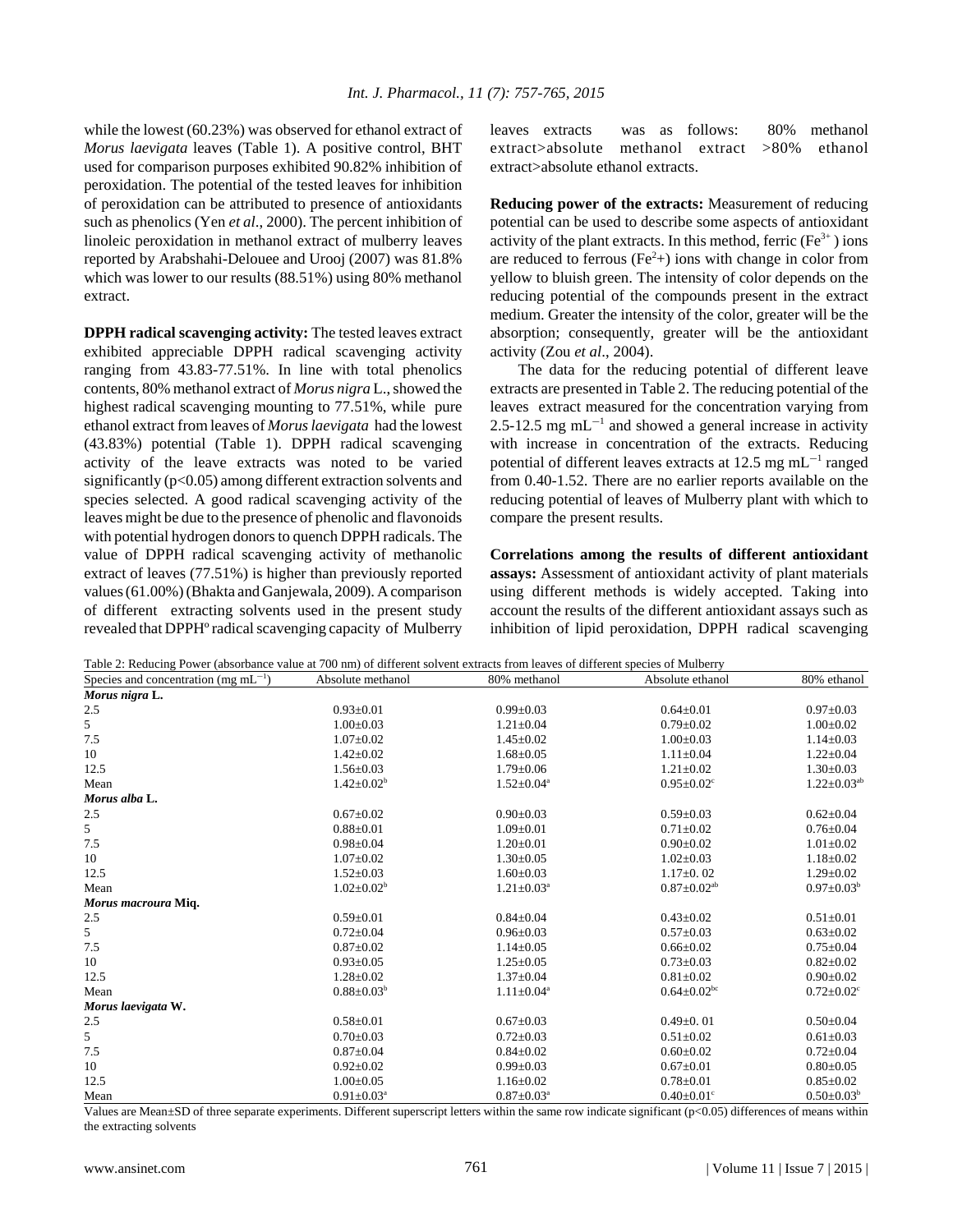#### *Int. J. Pharmacol., 11 (7): 757-765, 2015*

| Table 5. Comparison of results from unferent antioxidant assays as represented by Correlation coefficient (1) |            |       |       |         |    |  |  |  |
|---------------------------------------------------------------------------------------------------------------|------------|-------|-------|---------|----|--|--|--|
| Correlation variable                                                                                          | <b>TPC</b> | TFC   | DPPH  | % Inhib | RP |  |  |  |
| <b>TPC</b>                                                                                                    |            |       |       |         |    |  |  |  |
| <b>TFC</b>                                                                                                    | 0.916      |       |       |         |    |  |  |  |
| <b>DPPH</b>                                                                                                   | 0.854      | 0.786 |       |         |    |  |  |  |
| Inhibition $(\%)$                                                                                             | 0.865      | 0.765 | 0.717 |         |    |  |  |  |
| Reducing power                                                                                                | 0.872      | 0.900 | 0.881 | 0.746   |    |  |  |  |

Table 3: Comparison of results from different antioxidant assays as represented by Correlation coefficient (r)

Table 4: Antimicrobial activity in terms of inhibition zones and minimum inhibitory concentration of *Morus nigra* L. leaves extracts against the selected strains of bacteria and fungi using different solvents

|                                  | Leaves extracts                                  |                               |                               |                              |                              |                              |  |  |  |
|----------------------------------|--------------------------------------------------|-------------------------------|-------------------------------|------------------------------|------------------------------|------------------------------|--|--|--|
| Tested organisms                 | Absolute methanol                                | 80% methanol                  | Absolute ethanol              | 80% ethanol                  | Rifampicin                   | Fluconazole                  |  |  |  |
| Diameter of inhibition zone (mm) |                                                  |                               |                               |                              |                              |                              |  |  |  |
| E. coli                          | $19.3 \pm 0.5^{\rm b}$                           | $22.40 \pm 0.5^{\rm b}$       | $12.20 \pm 0.7$ <sup>d</sup>  | $14.6 \pm 0.7$ <sup>cd</sup> | $22.5 \pm 0.9^b$             |                              |  |  |  |
| <b>B.</b> subtilis               | $13.6 \pm 0.4$ <sup>d</sup>                      | $14.20 \pm 0.3$ <sup>cd</sup> | $11.60 \pm 0.7$ <sup>d</sup>  | $12.8 \pm 0.4$ <sup>d</sup>  | $24.3 \pm 0.6^b$             |                              |  |  |  |
| S. Aureus                        | $16.7 \pm 0.4^{\circ}$                           | $18.70 + 0.3$ <sup>c</sup>    | $14.40 + 0.4$ <sup>cd</sup>   | $15.6 \pm 0.5$ <sup>cd</sup> | $26.2 \pm 0.7^{\text{a}}$    |                              |  |  |  |
| P. multocida                     | $15.4 \pm 0.7$ <sup>cd</sup>                     | $19.90 \pm 0.8^{\circ}$       | $13.80 \pm 0.2$ <sup>cd</sup> | $15.7 \pm 0.5$ <sup>cd</sup> | $18.7 \pm 0.8$ <sup>c</sup>  |                              |  |  |  |
| A. niger                         | $16.4 \pm 0.3$ <sup>c</sup>                      | $18.10 \pm 0.3$ <sup>c</sup>  | $12.50 \pm 0.5^{\circ}$       | $14.6 \pm 0.6$ <sup>cd</sup> |                              | $28.5 \pm 0.6^a$             |  |  |  |
| A. flavus                        | $17.5 \pm 0.4^{\circ}$                           | $24.50 \pm 0.4^b$             | $12.60 \pm 0.3$ <sup>d</sup>  | $15.4 \pm 0.6$ <sup>cd</sup> |                              | $26.6 \pm 0.8^{\text{a}}$    |  |  |  |
| R. solani                        | $17.9 \pm 0.3$ <sup>c</sup>                      | $24.50 \pm 0.4^b$             | $12.40 + 0.3d$                | $16.3 \pm 0.7$ <sup>c</sup>  |                              | $28.9 \pm 0.5^{\text{a}}$    |  |  |  |
| A. alternata                     | $18.3 \pm 0.3$ <sup>c</sup>                      | $25.60 \pm 0.5^{\rm b}$       | $14.30 \pm 0.3$ <sup>cd</sup> | $16.7 \pm 0.6^{\circ}$       |                              | $24.3 \pm 0.4^b$             |  |  |  |
|                                  | Minimum inhibitory concentration (mg $mL^{-1}$ ) |                               |                               |                              |                              |                              |  |  |  |
| E. coli                          | $29.9 \pm 0.9$ <sup>d</sup>                      | $24.40 \pm 0.2$ <sup>de</sup> | $61.80 \pm 0.6^{\circ}$       | $47.9 + 0.5^{\rm b}$         | $32.5 \pm 0.7$ <sup>d</sup>  |                              |  |  |  |
| <b>B.</b> subtilis               | $24.4 \pm 0.7$ <sup>de</sup>                     | $22.00+0.2^e$                 | $55.90+0.9^{ab}$              | $49.5 + 0.4b$                | $25.2 \pm 0.2$ <sup>de</sup> |                              |  |  |  |
| S. aureus                        | $24.7 \pm 0.7$ <sup>de</sup>                     | $19.00+0.1^e$                 | $57.70 + 0.9^a$               | $47.9 \pm 0.4^{\circ}$       | $29.3 \pm 0.8$ <sup>d</sup>  |                              |  |  |  |
| P. multocida                     | $27.5 \pm 0.9$ <sup>d</sup>                      | $20.18 \pm 0.6^e$             | $31.80 \pm 0.9$ <sup>d</sup>  | $19.5 \pm 0.1^e$             | $34.5 \pm 0.8$ <sup>cd</sup> |                              |  |  |  |
| A. niger                         | $39.5 \pm 0.8$ <sup>c</sup>                      | $32.50 \pm 0.1$ <sup>d</sup>  | $59.20 \pm 1.5^{\circ}$       | $41.7 \pm 0.9$ <sup>c</sup>  |                              | $35.5 \pm 0.9$ <sup>cd</sup> |  |  |  |
| A. flavus                        | $57.4 \pm 0.5^{\text{a}}$                        | $48.00 \pm 0.4^b$             | $62.30 \pm 1.1^a$             | $58.2 \pm 1.9^a$             |                              | $37.8 \pm 0.5$ <sup>cd</sup> |  |  |  |
| R. solani                        | $59.5 \pm 1.5^{\circ}$                           | $47.90 \pm 0.4^{\circ}$       | $66.20 \pm 0.1^a$             | $50.5 \pm 1.8^b$             |                              | $39.7 \pm 0.6^{\circ}$       |  |  |  |
| A. alternata                     | $46.8 \pm 0.4$ <sup>ab</sup>                     | $24.20 \pm 0.2$ <sup>de</sup> | $45.60 \pm 0.9$               | $35.6 \pm 0.9$ cd            |                              | $37.2 \pm 0.5$ <sup>c</sup>  |  |  |  |

Values are Mean±SD of three separate experiments. Different superscript letters within the same row are significant (P< 0.05) differences of means within the extracting solvents

capacity, measurement of reducing potential combined with the estimation of total phenolic and total flavonoid contents were compared and correlated with each other (Table 3). As far as the correlation among results of different antioxidant assays is concerned a very good relationship between TPC and TFC was observed (r = 0.916). Iqbal *et al.* (2012) also reported a good correlation in three different varieties of Mulberry leaves from Pakistan. A strong correlation between TPC and TFC indicates that both phenolic and flavonoids components of Mulberry leaves extracts have a strong redox potential and act as potent antioxidants. Positive correlation  $(r = 0.765)$  was also observed between TFC and percent inhibition of peroxidation data. Furthermore, higher correlation ( $r = 0.865$ ) was observed between TPC and percent inhibition. This might be ascribed to the fact that leaves extracts of Mulberry showing greater amount of TPC and TFC also exhibited higher levels of percent inhibition of linoleic acid peroxidation. These results are in line with the findings of Anwar *et al*. (2013) who reported that extracts with higher TPC also showed strong activity against linoleic acid peroxidation. A good correlation between TPC and percent inhibition was also observed  $(r = 0.865)$ . A strong correlation between TFC and reducing power ( $r = 0.900$ ) was also noted. This strong correlation might be attributed to the presence of higher amounts of flavonoids and phenolics in the leaves of different mulberry species from different tested varieties; however, correlation between TPC and reducing power was moderate  $(r = 0.872)$ . Furthermore, a positive correlation between DPPH and TPC was observed  $(r = 0.854)$  among the extracts of different Mulberry varieties, indicating that phenolic compounds are powerful scavenger of free radicals. However, a moderate correlation between DPPH and TFC ( $r = 0.786$ ), meanwhile, a moderate correlation between percent inhibition and DPPH  $(r = 0.717)$  was also observed. This weak correlation found between the present results of percent inhibition with those of reducing power and DPPH assays might be linked to the fact that some antioxidant components show their antioxidant potential not only by acting as hydrogen donors, but also as oxygen scavengers. A moderate correlation between reducing power  $(r = 0.746)$  and percent inhibition was observed in the present investigation. This moderate correlation could be explained by the facts that there are some anti-oxidative compounds that not only exhibit their antioxidant activity by donating hydrogen but also by scavenging oxygen. Consequently extracts containing such antioxidant compounds might exhibit higher levels of % inhibition as compared to their reducing power and thus can display a weak correlation (Manzoor *et al*., 2012).

**Antimicrobial activity:** Antimicrobial activity of leaves extracts from different species of mulberry was evaluated against eight pathogenic bacteria and fungi. The antimicrobial activity of different solvent extracts of mulberry leaves varied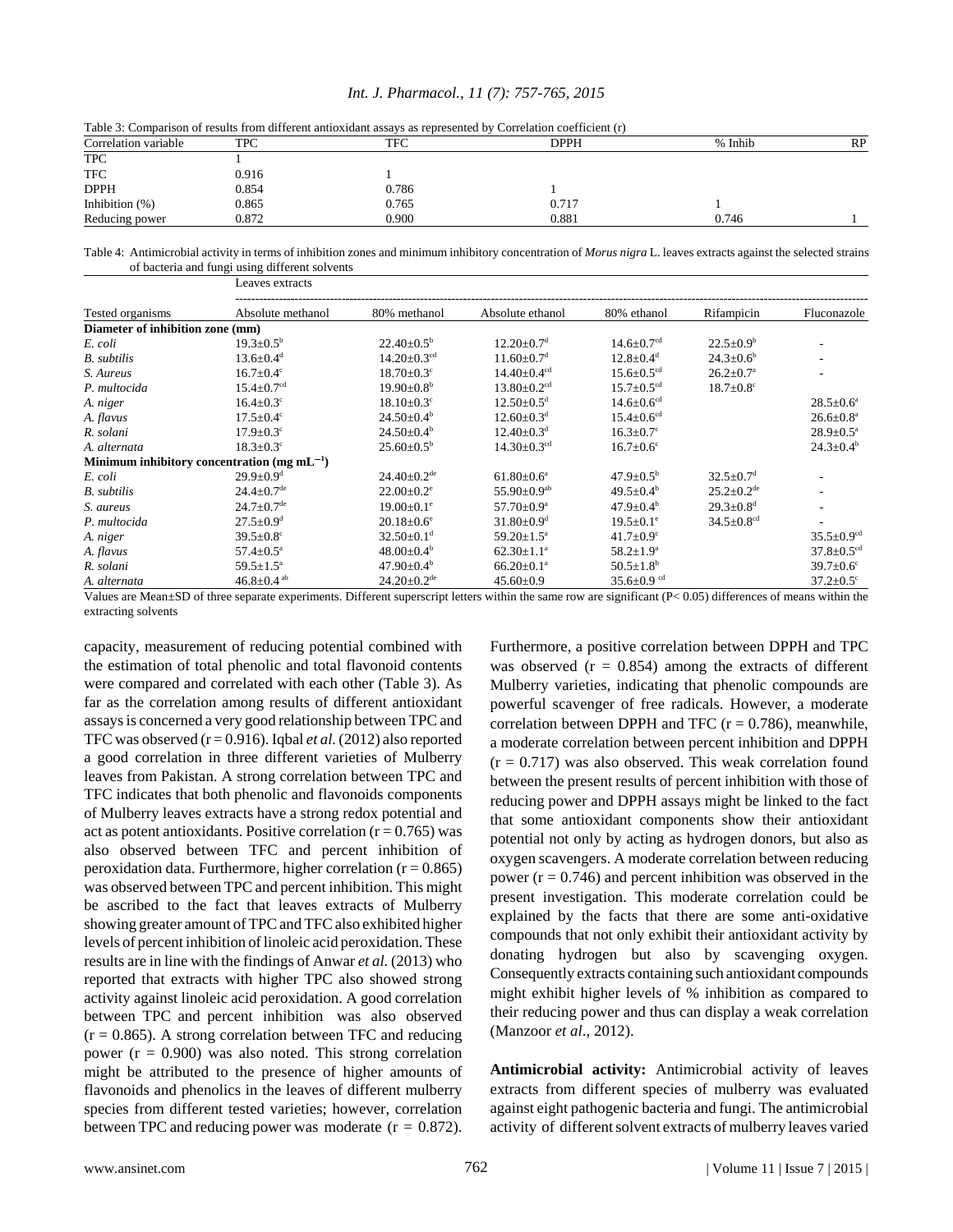significantly  $(p<0.05)$  in relation to extraction solvents and species selected. Among the solvent extracts, the 80% methanol extract of leaves of *Morus nigra* exhibited the strongest antimicrobial activity followed by *Morus alba, Morus macroura* and *Morus laevigata* leave extracts with zones of inhibition ranging from 11.6-25.6 mm, 10.1-21.6 mm, 9.0-20.6 mm and 8.6-15.9 mm, respectively (Table 4, 5,6 and 7). The minimum inhibitory concentration (MIC) values for 80% methanol extracts of leaves from *Morus nigra* L., *Morus alba* , *Morus macroura* and *Morus laevigata* ranged from 19.0-66.2 mg  $mL^{-1}$ , 34.0-88.1 mg mL<sup> $-1$ </sup> and 40.0-98.9 mg mL $^{-1}$ , respectively. The

Leaves extracts

 antimicrobial activity in terms of zones of inhibition and MIC data of 80% methanol extract of Mulberry leaves was comparable with the respective standard drugs Rifampicin and Fluconazole. The higher antimicrobial activity of 80% methanol extract of *Morus nigra* leaves might be partly due to the higher contents of phenolic acids and flavonoids in this extract. Flavonoids are known to retard the growth of microorganism through inhibiting their nucleic acid synthesis, cytoplasmic membrane function and energy metabolism (Thiem and Grosslinka, 2004; Cushnie and Lamb, 2005). Different species of Mulberry leaves exhibited antimicrobial activity to varying extents. These differences can be attributed

Table 5: Antimicrobial activity in terms of inhibition zones and minimum inhibitory concentration of *Morus alba* L. leaves extracts against the selected strains of bacteria and fungi using different solvents

|                                  | Leaves extracts                                         |                                |                              |                              |                              |                              |  |  |  |
|----------------------------------|---------------------------------------------------------|--------------------------------|------------------------------|------------------------------|------------------------------|------------------------------|--|--|--|
| Tested organisms                 | Absolute methanol                                       | 80% methanol                   | Absolute ethanol             | 80% ethanol                  | Rifampicin                   | Fluconazole                  |  |  |  |
| Diameter of inhibition zone (mm) |                                                         |                                |                              |                              |                              |                              |  |  |  |
| E. coli                          | $16.5 \pm 0.7$ <sup>c</sup>                             | $20.00 \pm 0.7^{\circ}$        | $10.1 \pm 0.5^{\text{a}}$    | $13.6 \pm 0.4^{\rm bc}$      | $22.5 \pm 0.9^b$             |                              |  |  |  |
| <b>B.</b> subtilis               | $12.9 \pm 0.4$ <sup>c</sup>                             | $14.80 \pm 0.4$ <sup>bc</sup>  | $11.5 \pm 0.4^a$             | $12.2 \pm 0.5^{\rm bc}$      | $24.3 \pm 0.6^b$             |                              |  |  |  |
| S. aureus                        | $14.7 \pm 0.5^{bc}$                                     | $15.90 + 0.6^{bc}$             | $12.3 \pm 0.5^{\text{a}}$    | $12.9 + 0.2^{bc}$            | $26.2 \pm 0.7^{\text{a}}$    |                              |  |  |  |
| P. multocida                     | $14.5 \pm 0.3$ <sup>bc</sup>                            | $16.00 \pm 0.21$ <sup>bc</sup> | $10.8 \pm 0.8$ <sup>c</sup>  | $12.4 \pm 0.5$ <sup>c</sup>  | $18.7 \pm 0.8$ <sup>c</sup>  |                              |  |  |  |
| A. niger                         | $13.5 \pm 0.2$ <sup>bc</sup>                            | $14.10\pm0.5^{\rm b}$          | $11.5 \pm 0.4$ °             | $13.4 \pm 0.9$ <sup>bc</sup> |                              | $28.5 \pm 0.6^a$             |  |  |  |
| A. flavus                        | $14.9 \pm 0.2^{\rm bc}$                                 | $20.60 \pm 0.2^b$              | $12.8 \pm 0.6^{\rm bc}$      | $14.1 \pm 0.7$ <sup>bc</sup> |                              | $26.6 \pm 0.8^{\text{a}}$    |  |  |  |
| R. solani                        | $15.8 \pm 0.7$ <sup>bc</sup>                            | $21.60 \pm 0.7$ <sup>b</sup>   | $13.4 \pm 0.4^{\rm bc}$      | $15.2 \pm 0.5^{\rm bc}$      |                              | $28.9 \pm 0.5^{\text{a}}$    |  |  |  |
| A. alternata                     | $16.8 \pm 0.4^{bc}$                                     | $22.70 \pm 0.8^{\rm b}$        | $12.7 \pm 0.6^{\rm bc}$      | $13.8 \pm 0.5^{\rm b}$       |                              | $24.3 \pm 0.4^b$             |  |  |  |
|                                  | Minimum inhibitory concentration (mg mL <sup>-1</sup> ) |                                |                              |                              |                              |                              |  |  |  |
| E. coli                          | $45.4 \pm 1.2^e$                                        | $35.60 \pm 0.5$ <sup>f</sup>   | $72.0 \pm 0.9$ <sup>bc</sup> | $56.2 \pm 0.8$ <sup>d</sup>  | $32.5 \pm 0.7$ <sup>d</sup>  |                              |  |  |  |
| <b>B.</b> subtilis               | $36.2 \pm 1.4$ <sup>f</sup>                             | $31.60 \pm 1.2$ <sup>fg</sup>  | $65.5 \pm 1.7$ °             | $60.3 \pm 1.6$ <sup>cd</sup> | $25.2 + 0.2$ <sup>g</sup>    |                              |  |  |  |
| S. aureus                        | $32.0 \pm 0.9$ <sup>fg</sup>                            | $26.00 \pm 0.9$ <sup>g</sup>   | $75.0 \pm 0.9^b$             | $62.8 \pm 1.4$ <sup>cd</sup> | $29.3 \pm 0.8$ <sup>fg</sup> |                              |  |  |  |
| P. multocida                     | $41.2 \pm 1.3$ ef                                       | $28.50 \pm 0.7$ <sup>g</sup>   | $45.5 \pm 0.8^e$             | $29.2 \pm 1.1$ <sup>fg</sup> | $34.5 \pm 0.8$ <sup>f</sup>  |                              |  |  |  |
| A. niger                         | $51.0 \pm 0.9$ <sup>de</sup>                            | $32.30 \pm 0.8$ <sup>fg</sup>  | $78.8 \pm 0.7$ <sup>ab</sup> | $65.3 \pm 1.7$ °             |                              | $35.5 \pm 0.9$ <sup>f</sup>  |  |  |  |
| A. flavus                        | $65.2 \pm 1.5$ <sup>c</sup>                             | $41.60 \pm 0.9$ <sup>ef</sup>  | $75.2 \pm 0.8^b$             | $69.7 \pm 1.2$ <sup>bc</sup> |                              | $37.8 \pm 0.5$ <sup>f</sup>  |  |  |  |
| R. solani                        | $69.2 \pm 1.7$ <sup>bc</sup>                            | $63.20 \pm 1.4$ <sup>cd</sup>  | $85.2 \pm 1.9^a$             | $66.7 \pm 2.1$ °             |                              | $39.7 \pm 0.6$ <sup>ef</sup> |  |  |  |
| A. alternata                     | $65.2 \pm 0.9$ <sup>c</sup>                             | $62.03 \pm 1.7$ <sup>cd</sup>  | $62.9 \pm 1.1$ <sup>cd</sup> | $52.5 \pm 0.5^{\text{de}}$   |                              | $37.2 \pm 0.5$ <sup>f</sup>  |  |  |  |

Values are Mean±SD of three separate experiments. Different superscript letters within the same row are significant (p<0.05) differences of means within the extracting solvents

Table 6: Antimicrobial activity in terms of inhibition zones and minimum inhibitory concentration of *Morus macroura* Miq. leaves extracts against the selected strains of bacteria and fungi using different solvents.

|                                  | Luuvus valtuus                                   |                              |                              |                              |                              |                              |  |  |  |
|----------------------------------|--------------------------------------------------|------------------------------|------------------------------|------------------------------|------------------------------|------------------------------|--|--|--|
| Tested organisms                 | Absolute methanol                                | 80% methanol                 | Absolute ethanol             | 80% ethanol                  | Rifampicin                   | Fluconazole                  |  |  |  |
| Diameter of inhibition zone (mm) |                                                  |                              |                              |                              |                              |                              |  |  |  |
| E. coli                          | $14.50 \pm 0.5^{\rm bc}$                         | $18.8 \pm 0.71^b$            | $9.0 \pm 0.5$ <sup>c</sup>   | $12.6 \pm 0.5^{\text{a}}$    | $22.5 \pm 0.9^{ab}$          | ۰                            |  |  |  |
| <b>B.</b> subtilis               | $10.90 \pm 0.4$ °                                | $12.6 \pm 0.3$ <sup>bc</sup> | $10.0 \pm 0.4$ <sup>c</sup>  | $10.6 \pm 0.8$ <sup>bc</sup> | $24.3 \pm 0.6^{ab}$          |                              |  |  |  |
| S. Aureus                        | $12.90 \pm 0.9$ <sup>bc</sup>                    | $14.6 \pm 0.5^{\rm bc}$      | $11.7 \pm 0.3$ <sup>c</sup>  | $12.9 \pm 0.5^{\rm bc}$      | $26.2 \pm 0.7$ <sup>ab</sup> |                              |  |  |  |
| P. multocida                     | $14.80 \pm 0.2$ <sup>bc</sup>                    | $12.9 \pm 0.7$ <sup>bc</sup> | $9.0 \pm 0.7$ °              | $10.6 \pm 0.8$ <sup>c</sup>  | $18.7 \pm 0.8^{\rm b}$       |                              |  |  |  |
| A. niger                         | $13.00 \pm 0.3$ <sup>bc</sup>                    | $13.8 \pm 0.6^{\rm bc}$      | $10.6 \pm 0.5$ <sup>c</sup>  | $11.9 \pm 0.5$ <sup>c</sup>  |                              | $28.5 \pm 0.6^a$             |  |  |  |
| A. flavus                        | $12.90 \pm 0.4^{\rm bc}$                         | $18.8 \pm 0.9^b$             | $11.6 \pm 0.4$ <sup>c</sup>  | $12.6 \pm 0.3$ <sup>bc</sup> |                              | $26.6 \pm 0.8^{\text{a}}$    |  |  |  |
| R. solani                        | $13.90 \pm 0.8$ <sup>ab</sup>                    | $18.7 \pm 0.3^b$             | $11.9 \pm 0.9$ <sup>c</sup>  | $13.0 \pm 0.7$ <sup>bc</sup> |                              | $28.9 \pm 0.5^{\text{a}}$    |  |  |  |
| A. alternata                     | $14.70 \pm 0.3$ <sup>bc</sup>                    | $20.6 \pm 0.7$ <sup>b</sup>  | $12.6 \pm 0.4^{\text{a}}$    | $13.8 \pm 0.5^{ab}$          |                              | $24.3 \pm 0.4^b$             |  |  |  |
|                                  | Minimum inhibitory concentration (mg $mL^{-1}$ ) |                              |                              |                              |                              |                              |  |  |  |
| E. coli                          | $52.90 \pm 0.03$ <sup>e</sup>                    | $44.4+0.2$                   | $75.6 + 1.5^{bc}$            | $69.0 + 0.9$ <sup>c</sup>    | $32.5 + 0.7$ <sup>fg</sup>   |                              |  |  |  |
| <b>B.</b> subtilis               | $42.97+0.8$ <sup>f</sup>                         | $40.1 + 0.1$ <sup>f</sup>    | $72.7 + 1.1$ <sup>bc</sup>   | $65.9 + 0.9$ <sup>cd</sup>   | $25.2+0.2h$                  |                              |  |  |  |
| S. aureus                        | $44.00 \pm 0.09$ <sup>ef</sup>                   | $34.0 \pm 0.2$ <sup>fg</sup> | $80.4 \pm 1.8^b$             | $69.0 \pm 1.6$ <sup>c</sup>  | $29.3 \pm 0.8$ <sup>g</sup>  | $\overline{\phantom{0}}$     |  |  |  |
| P. multocida                     | $59.50 \pm 0.2$ <sup>d</sup>                     | $34.0 \pm 0.2$ <sup>fg</sup> | $48.2 \pm 0.6$ <sup>ef</sup> | $35.5 \pm 0.9$ <sup>fg</sup> | $34.5 \pm 0.8$ <sup>fg</sup> |                              |  |  |  |
| A. niger                         | $67.00 \pm 0.4$ <sup>cd</sup>                    | $47.0 \pm 0.9$ <sup>ef</sup> | $88.1 \pm 0.8^{\text{a}}$    | $70.8 \pm 1.7$ <sup>c</sup>  |                              | $35.5 \pm 0.9$ <sup>ef</sup> |  |  |  |
| A. flavus                        | $72.00 \pm 0.4$ <sup>bc</sup>                    | $55.0 \pm 0.9$ <sup>de</sup> | $77.3 \pm 1.8$ <sup>bc</sup> | $75.9 \pm 1.1^{\rm bc}$      |                              | $37.8 \pm 0.5$ <sup>ef</sup> |  |  |  |
| R. solani                        | $83.90 \pm 0.6^{ab}$                             | $79.2 + 0.5^b$               | $89.2 \pm 1.3^{\circ}$       | $68.7 \pm 0.9$ <sup>c</sup>  |                              | $39.7 \pm 0.6$ <sup>f</sup>  |  |  |  |
| A. alternata                     | $79.40 \pm 0.6^{\circ}$                          | $77.2 \pm 0.5^{\rm bc}$      | $68.7 \pm 1.7$ °             | $56.3 \pm 1.8$               |                              | $37.2 \pm 0.5$ <sup>f</sup>  |  |  |  |

Values are Mean±SD of three separate experiments. Different superscript letters within the same row are significant (p<0.05) differences of means within the extracting solvents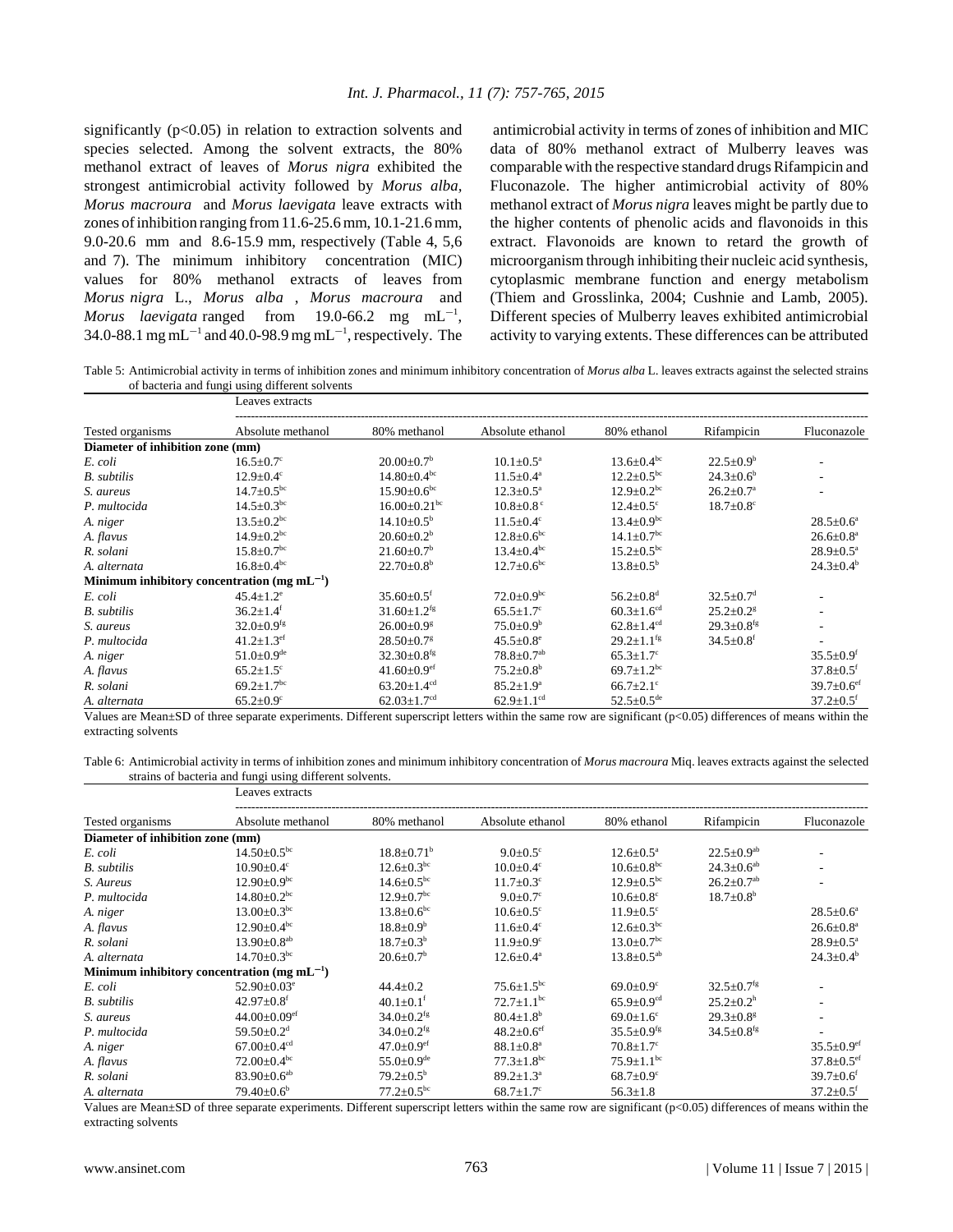| Table 7: Antimicrobial activity in terms of inhibition zones and minimum inhibitory concentration of <i>Morus laevigata</i> W. leaves extracts against the selected |  |  |  |
|---------------------------------------------------------------------------------------------------------------------------------------------------------------------|--|--|--|
| strains of bacteria and fungi using different solvents                                                                                                              |  |  |  |

|                                                 | Leaves extracts                                  |                                                                           |                               |                               |                             |                              |  |  |  |
|-------------------------------------------------|--------------------------------------------------|---------------------------------------------------------------------------|-------------------------------|-------------------------------|-----------------------------|------------------------------|--|--|--|
| Tested organisms                                | Absolute methanol                                | 80% methanol                                                              | Absolute ethanol              | 80% ethanol                   | Rifampicin                  | Fluconazole                  |  |  |  |
| Diameter of inhibition zone (mm)                |                                                  |                                                                           |                               |                               |                             |                              |  |  |  |
| E. coli                                         | $12.60 \pm 0.7$ <sup>bc</sup>                    | $14.5 \pm 0.7$ <sup>bc</sup>                                              | $8.60 \pm 0.6$ <sup>c</sup>   | $10.60 \pm 0.4$ °             | $22.5 \pm 0.9^b$            |                              |  |  |  |
| <b>B.</b> subtilis                              | $11.40 \pm 0.5$ <sup>c</sup>                     | $13.6 \pm 0.6^c$                                                          | $9.50 \pm 0.9$ <sup>c</sup>   | $10.30 \pm 0.8$ <sup>c</sup>  | $24.3 \pm 0.6^{ab}$         |                              |  |  |  |
| S. Aureus                                       | $11.50 \pm 0.6$ <sup>c</sup>                     | $14.3 \pm 0.6^{\rm bc}$                                                   | $12.70 \pm 0.4^{\rm bc}$      | $11.10+0.9^{\circ}$           | $26.2 \pm 0.7^{ab}$         |                              |  |  |  |
| P. multocida                                    | $10.40 \pm 0.7$ °                                | $10.6 \pm 0.4$ <sup>c</sup>                                               | $8.60 \pm 0.7$ <sup>c</sup>   | $9.50 \pm 0.5$ <sup>c</sup>   | $18.7 \pm 0.8^{\rm b}$      |                              |  |  |  |
| A. niger                                        | $12.30 \pm 0.4$ <sup>c</sup>                     | $14.9 \pm 0.3$ <sup>bc</sup>                                              | $10.80 \pm 0.4$ <sup>c</sup>  | $11.50 \pm 0.8$ <sup>c</sup>  |                             | $28.5 \pm 0.6^a$             |  |  |  |
| A. flavus                                       | $12.30 \pm 0.6$ <sup>c</sup>                     | $12.6 \pm 0.8$ <sup>bc</sup>                                              | $11.60 \pm 0.7$ °             | $11.90 \pm 0.6$ <sup>c</sup>  |                             | $26.6 \pm 0.8$ <sup>ab</sup> |  |  |  |
| R. solani                                       | $10.80 \pm 0.5$ <sup>c</sup>                     | $14.2 \pm 0.8^{\rm bc}$                                                   | $10.50 \pm 0.8$ <sup>c</sup>  | $11.90 \pm 0.4$ <sup>c</sup>  |                             | $28.9 \pm 0.5^{\text{a}}$    |  |  |  |
| A. alternata                                    | $11.20 \pm 0.4$ <sup>c</sup>                     | $15.9 \pm 0.9$ <sup>bc</sup>                                              | $10.60 \pm 0.8$ <sup>c</sup>  | $11.30 \pm 0.5$ <sup>c</sup>  |                             | $24.3 \pm 0.4^{ab}$          |  |  |  |
|                                                 | Minimum inhibitory concentration (mg $mL^{-1}$ ) |                                                                           |                               |                               |                             |                              |  |  |  |
| E. coli                                         | $69.20 \pm 1.9^d$                                | $50.2 \pm 0.8$ <sup>f</sup>                                               | $86.31 \pm 1.2^{bc}$          | $79.00 \pm 1.3$ <sup>d</sup>  | $32.5 \pm 0.7$ <sup>h</sup> |                              |  |  |  |
| <b>B.</b> subtilis                              | $54.00 \pm 0.8$ <sup>ef</sup>                    | $55.4 \pm 1.3$ <sup>ef</sup>                                              | $86.31 \pm 1.6$ <sup>bc</sup> | $77.00 + 1.5$ <sup>cd</sup>   | $25.2 \pm 0.2^i$            |                              |  |  |  |
| S. aureus                                       | $50.10 \pm 1.6$ <sup>f</sup>                     | $40.0 \pm 0.7$ <sup>g</sup>                                               | $95.50 \pm 2.1$ <sup>ab</sup> | $74.00 \pm 1.9$ <sup>cd</sup> | $29.3 \pm 0.8$ <sup>h</sup> |                              |  |  |  |
| P. multocida                                    | $71.50 \pm 0.9$ <sup>d</sup>                     | $45.4 \pm 0.9$ <sup>fg</sup>                                              | 53.15 $\pm$ 1.3 <sup>ef</sup> | $40.00+0.08g$                 | $34.5 \pm 0.8$ gh           |                              |  |  |  |
| A. niger                                        | $81.51 \pm 1.3$ <sup>c</sup>                     | $51.0 \pm 1.2$ <sup>f</sup>                                               | $94.70 \pm 1.5^{ab}$          | $82.02 \pm 1.0$ <sup>c</sup>  |                             | $35.5 \pm 0.9$ <sup>gh</sup> |  |  |  |
| A. flavus                                       | $97.20 \pm 1.8$ <sup>ab</sup>                    | $61.3 \pm 1.4^e$                                                          | $82.00 \pm 1.4$ <sup>c</sup>  | $83.50 \pm 1.2$ <sup>bc</sup> |                             | $37.8 \pm 0.5$ <sup>gh</sup> |  |  |  |
| R. solani                                       | $96.50 \pm 2.1$ <sup>ab</sup>                    | $89.6 \pm 1.8^b$                                                          | $98.90 \pm 1.9^{\mathrm{a}}$  | $70.50 \pm 1.7$ <sup>d</sup>  |                             | $39.7 \pm 0.6^8$             |  |  |  |
| A. alternata<br>$- - -$<br>$\sim$ $\sim$ $\sim$ | $82.90 \pm 1.5$ °                                | $80.6 \pm 1.5$ <sup>c</sup><br>$\sim$ . $\sim$<br>$\cdot$ $\cdot$ $\cdot$ | $71.30 \pm 0.8$ <sup>d</sup>  | $64.60 \pm 0.8$ <sup>de</sup> | $0.075$ $1.00$<br>$\sim$    | $37.2 \pm 0.5$ <sup>gh</sup> |  |  |  |

Values are Mean±SD of three separate experiments. Different superscript letters within the same row are significant (p< 0.05) differences of means within the extracting solvents

to the accumulation and distribution of variable contents of antimicrobial agents in different species of Mulberry. In our study the antimicrobial activity of *Morus alba* leaves extract was found to be stronger than reported in an earlier study on this plant (Thabti *et al*., 2014).

# **CONCLUSION**

In the present research study, the antioxidant and antimicrobial activities of leaves of four locally available varieties of Mulbery from Pakistan were evaluated. Among the four species analyzed, *Morus nigra* leave extracts exhibited stronger antioxidant and antimicrobial activities. Besides, the antioxidant and antimicrobial activities of the tested extracts were noted to be varied considerably depending on the genetic makeup of the species as well as a function of extraction solvents. The present results support that the aqueous-alcoholic solvents are more efficient towards recovery of antioxidant and antimicrobial agents from mulberry leaves.

#### **REFERENCES**

- Anwar, F., N. Shaheen, G. Shabir, M. Ashraf, K.M. Alkharfy and A.H. Gilani, 2013. Variation in antioxidant activity and phenolic and flavonoid contents in the flowers and leaves of ghaneri (*Lantana camara* L.) as affected by different extraction solven. Int. J. Pharmacol., 9: 442-453.
- Arabshahi-Delouee, S. and A. Urooj, 2007. Antioxidant properties of various solvent extracts of mulberry (*Morus indica* L.) leaves. Food Chem., 102: 1233-1240.
- Baris, O., M. Gulluce, F. Sahin, H. Ozer and H. Kilic *et al*., 2006. Biological activities of the essential oil and methanol extract of *Achillea biebersteinii* Afan. (Asteraceae). Turk. J. Biol., 30: 65-73.
- Bhakta, D. and D. Ganjewala, 2009. Effect of leaf positions on total phenolics, flavonoids and proanthocyanidins content and antioxidant activities in *Lantana camara* (L). J. Scient. Res., 1: 363-369.
- Boschini, C.F., 2002. Establishment and Management of Mulberry for Intensive Forage Production. In: Mulberry for Animal Production, Sanchez, M.D. (Ed.). Food and Agriculture Organization of the United Nations, Rome, Italy, ISBN-13: 9789251045688, pp: 115-122.
- Bozin, B., N. Mimica-Dukic, N. Simin and G. Anackov, 2006. Characterization of the volatile composition of essential oils of some lamiaceae spices and the antimicrobial and antioxidant activities of the entire oils. J. Agric. Food Chem., 54: 1822-1828.
- Burt, S., 2004. Essential oils: Their antibacterial properties and potential applications in foods: A review. Int. J. Food Microbiol., 94: 223-253.
- Cai, Y., Q. Luo, M. Sun and H. Corke, 2004. Antioxidant activity and phenolic compounds of 112 traditional Chinese medicinal plants associated with anticancer. Life Sci., 74: 2157-2184.
- Chopra, I., 2007. The increasing use of silver-based products as antimicrobial agents: A useful development or a cause for concern? J. Antimicrob. Chemother., 59: 587-590.
- Cushnie, T.P.T. and A.J. Lamb, 2005. Antimicrobial activity of flavonoids. Int. J. Antimicrob. Agents, 26: 343-356.
- Dewanto, V., X. Wu and R.H. Liu, 2002. Processed sweet corn has higher antioxidant activity. J. Agric. Food Chem., 50: 4959-4964.
- Ercisli, S., M. Tosun, B. Duralija, S. Voca, M. Sengul and M. Turan, 2010. Phytochemical content of some black (*Morus nigra* L.) and purple (*Morus rubra* L.) mulberry genotypes. Food Technol. Biotechnol., 48: 102-106.